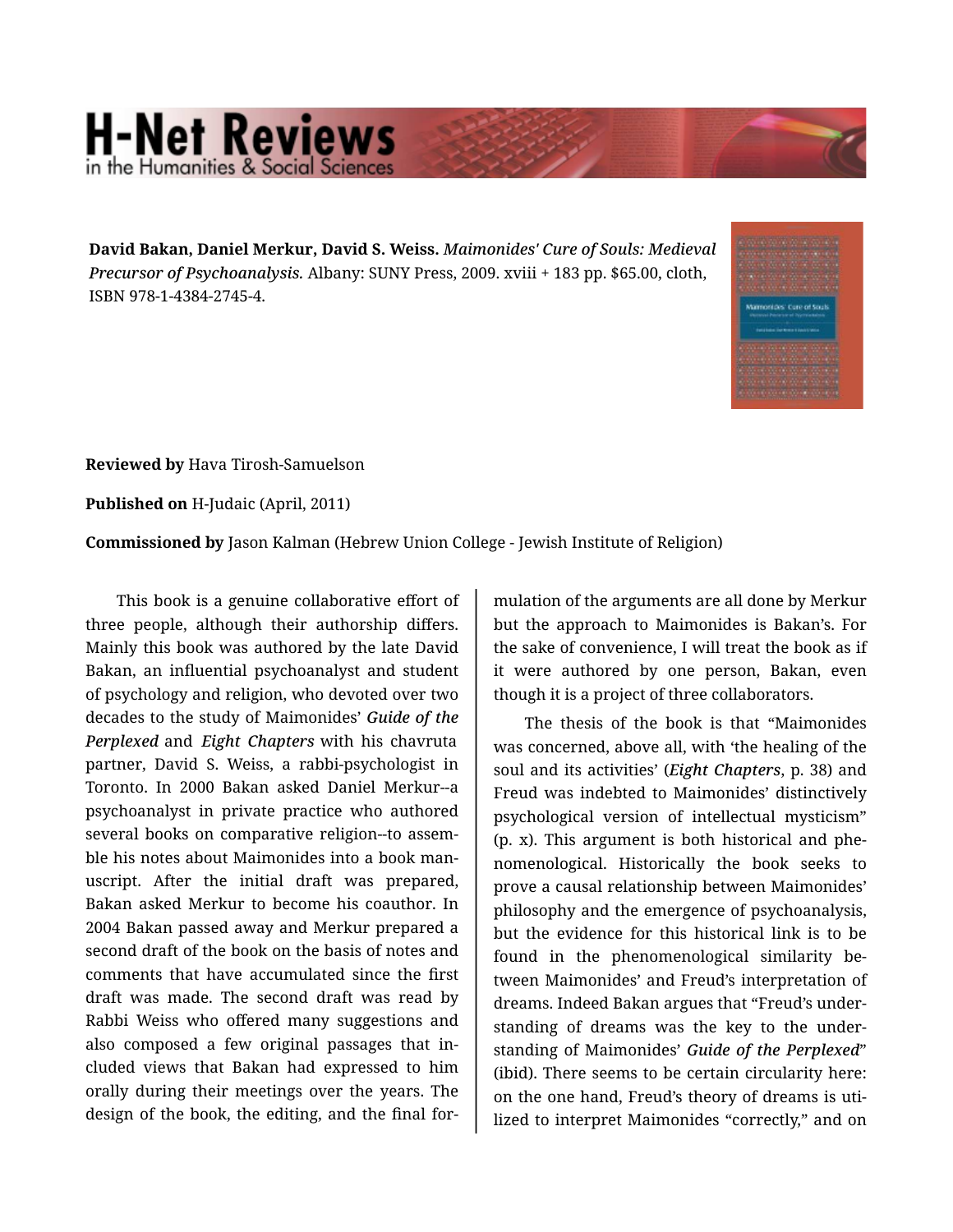the other hand, the teachings of Maimonides are presented as the historical sources and indeed the cause of Freud's psychoanalytic theory about dreams. Let us look at Bakan as interpreter of Maimonides and as a historian of psychoanalysis.

Bakan is definitely a serious, devoted student of Maimonides, who correctly understands the significance of Maimonides in the history of Ju‐ daism. Yet Bakan is not a specialist in medieval Jewish philosophy and his knowledge of the rele‐ vant literature is somewhat uneven, giving the book a certain autodidactic quality. Of the long list of scholars who have written extensively on Mai‐ monides during the last four decades Bakan privi‐ leges just a few (e.g., Herbert Davidson and David Blumenthal) and as a result his treatment of com‐ plex philosophical issues is either incomplete or inadequate. The lack of expertise is even more evident in the treatment of Maimondies' Greek, Hel‐ lenistic, and Arabic sources. Bakan is not fluent in the relevant literature on Aristotle's psychology and ethics and his interpretation of Maimonides' Arabic sources (especially Alfarabi and Avicenna) is somewhat dated. Specialists in Maimonides who are informed about the ongoing debates in the field will not find the book especially innova‐ tive, although the book has many interesting in‐ sights about specific sections of Maimonides' *Guide*. The main argument of the book, namely, that Freud's interpretation of dream is necessary to make sense of Maimonides' view of prophecy, is not persuasive to experts on Maimonides. The other three claims of the book--that Maimonides was concerned about the cure of souls (i.e., that his project was a "program of psychotherapy" [p. 1]), that he was an intellectual mystic, and that he wrote esoterically--are true, although the scholar‐ ly evidence adduced for them is somewhat prob‐ lematic.

More difficult is the attempt to establish the causal connection between Maimonides' philoso‐ phy and Freud's psychoanalysis. The last chapter of the book shifts the focus from the interpreta‐

tion of Maimonides' ideas to intellectual history in an attempt to establish Freud's access to the teach‐ ings of Maimonides either through translations of his works into European languages or through ac‐ tual teachers. Bakan highlights the fact that the curriculum of the liberal Jewish school in Vienna presented "the prophets and Maimonides as pre‐ cursors of Lessing, Kant, Schiller, and Goethe" (p. 140), and he considers the tutelage of Samuel Hammerschlag, who supervised Jewish education in Vienna, to be central to Freud's access to Mai‐ monides. When Freud became a student at the University of Vienna, he was introduced to the philosophy of Aristotle, Maimonides' main source, when he studied philosophy under Franz Brentano, a leading neo-Aristotelian. However, mere familiarity with Maimonides or Aristotle does not in itself establish the indebtedness of Freud to Maimonides or to Aristotle, although both are relevant to establish Freud's wide-rang‐ ing education. We should recall that in 1958, Bakan published *Freud and the Jewish Mystical Tradition* in which he argued that kabbalah, or the Jewish mystical tradition more broadly, was the source of Freud's psychoanalysis. In the book under review, Maimonides is the primary intellec‐ tual source of psychoanalysis, although his ideas were transmitted to Freud through the venue of "the general, nonspecific heritage of kabbalah, Re‐ naissance esotericism and German Romanticism" (p. 137). The current study offers relatively little support for this claim, while adding yet another source to the list of potential channels for the dis‐ semination of Maimonides--Hasidism and espe‐ cially the Hasidism of Rabbi Nahman of Bratzlav. The fact that Freud's father, Jacob, was immersed in Hasidism, which he had finally abandoned upon his "second marriage in a Reform Jewish ceremony to Malke Amalie Nathanson" (p. 138), is adduced as evidence to the fact that Freud could have access to Bratzlav Hasidism at home. The de‐ gree to which Hasidism incorporates Mai‐ monidean epistemology deserves elaboration as does a reference to other scholars who worked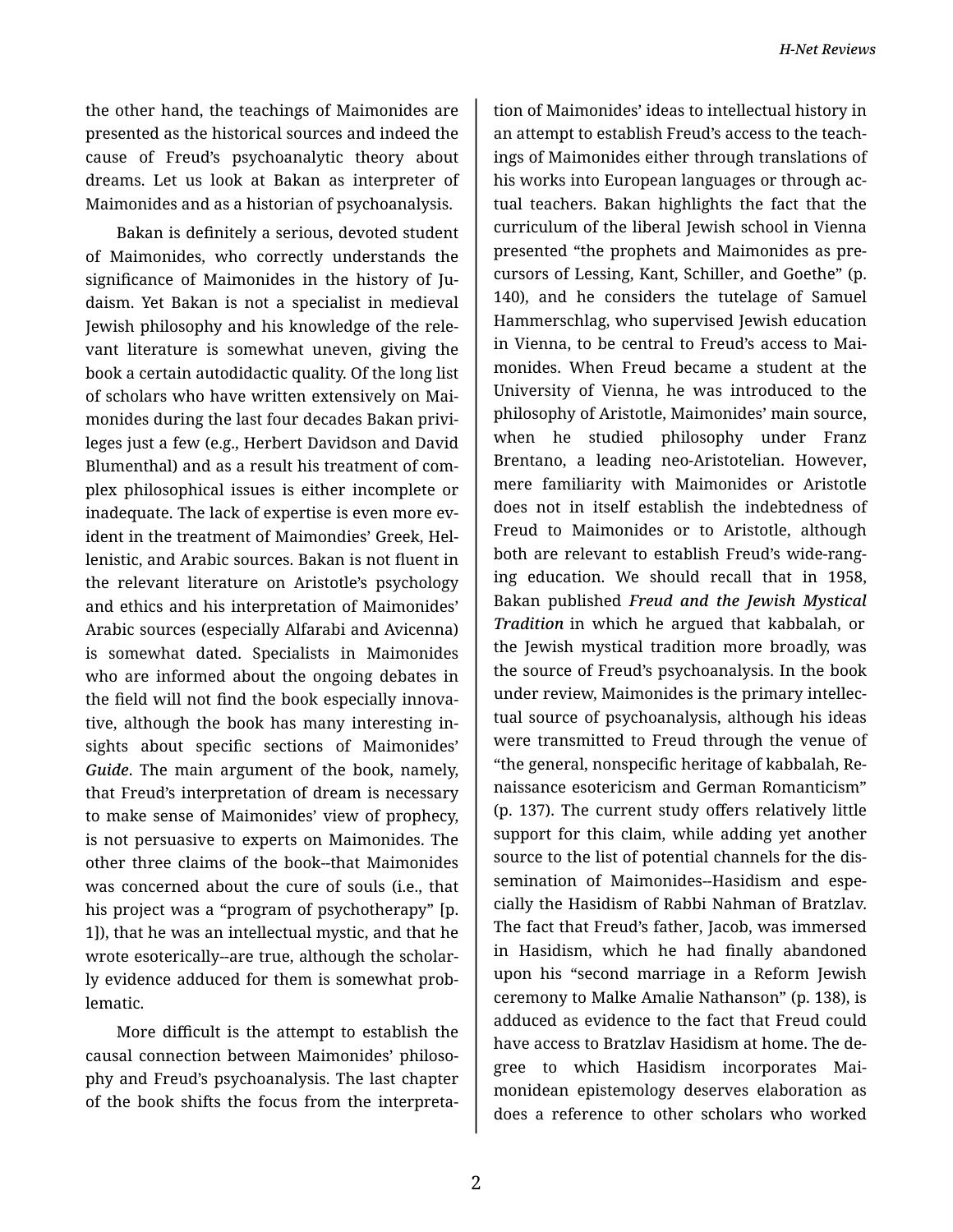painstakingly on Freud's intellectual biography (e.g., the late Yosef Hayyim Yerushalmi).

How would Maimonides, kabbalah, Hasidism, Renaissance esotericism, and German romanti‐ cism all relate to each other as sources of Freud's psychoanalysis? The answer lies in the category of "intellectual mysticism," or "rational mysticism." According to Bakan, psychoanalysis is "rational mysticism" and Maimonides is the major Jewish example of it. ("Rational mysticism" and "intellec‐ tual mysticism" are used interchangeably throughout the work.) The term "intellectual mys‐ ticism" was coined by scholars of medieval Mus‐ lim philosophy (e.g., George Vajda and Blumen‐ thal) to highlight the unitive aspect of prophecy in which the human intellect conjoins with the Active Intellect. Since Maimonides subscribed to this cognitive theory, labeling him an "intellectual mystic" is appropriate. What is missing in the analysis of intellectual mysticism, however, is the attention to the various readings of Aristotle's cog‐ nitive theory either by his Hellenistic interpreters, Alexander of Aphrodisias and Themestius, or by the Muslim sources of Maimonides, Alfarabi and Avicenna. Maimonides' cognitive theory cannot be understood without dealing with his complex relationship to Alexander of Aphrodisias, and without recognizing that Maimonides may have concealed his indebtedness to Avicenna. Bakan oversimplifies matters when he presents Avicen‐ na as an "illuminist," namely, a person who un‐ derstood knowledge to be the result of divine illu‐ mination, a position that Maimonides presumably rejected. Had Bakan been more conversant with medieval Jewish and Muslim philosophy his inter‐ pretation of Maimonides would have been more accurate. Because Bakan is keen to present the Ac‐ tive Intellect psychoanalytically, a position that can be traced to Philip Merlan's *Monopsychism, Mysticism, Metaconsciousness: Problems of the Soul in the Neoaristotelian and Neoplatonic Tra‐ dition* (1969), he claims that the Active Intellect as well as "the rational and the imaginative faculties were credited with unconscious operations in

Maimonides' system" (p. 159). Is this a correct in‐ terpretation of Maimonides' philosophical anthro‐ pology? Not entirely, because this reading fails to take into consideration the function of the Active Intellect in the cosmology of Maimonides. The Ac‐ tive Intellect is not just a mental function (as it was for Aristotle and his Hellenistic commenta‐ tors or medieval Christian readers and their twen‐ tieth-century scholars), but a Separate Intelligence that functions as the source of all processes in the sublunar world. Bakan diminishes the cosmologi‐ cal function of the Active Intellect because he wants to present Maimonides as a precursor to Freud. The circularity is inevitable: if one is to show that Maimonides was the source for Freud, one needs to interpret the Active Intellect as man‐ ifestation of the unconscious. Once that claim is made, it is just an easy step to the next argument that for Maimonides "the unconscious and its manifestations are inalienably sexual" (ibid.). The Active Intellect was indeed in charge of the pro‐ cesses of generation (which is sexual) but also of all intellectual processes that are not sexual, al‐ though they can be discussed by using sexual metaphors. In short, the historical evidence ad‐ duced by Bakan to prove the link between Mai‐ monides and Freud is suggestive but not com‐ pelling.

The desire to identify the origins of psycho‐ analysis in Maimonides has led Bakan not only to see the traces of Maimonides in divergent intellec‐ tual traditions, but also to commit some of the fal‐ lacies that Quentin Skinner has already identified as the pitfalls of the history of ideas: the fallacy of "anticipation" and the fallacy of "influence."[1] Bakan fails to show direct causal relationship be‐ tween the ideas of Maimonides and psychoanalyt‐ ic theories, although he is insightful in showing "similarities" and "convergences" between Mai‐ monides and Freud, in regard, for example, to the privileging of latent dream thought over dream content in Freud's and Maimonides' privileging of words over images. Indeed the gist of the attempt to read Freud in light of Maimonides is to present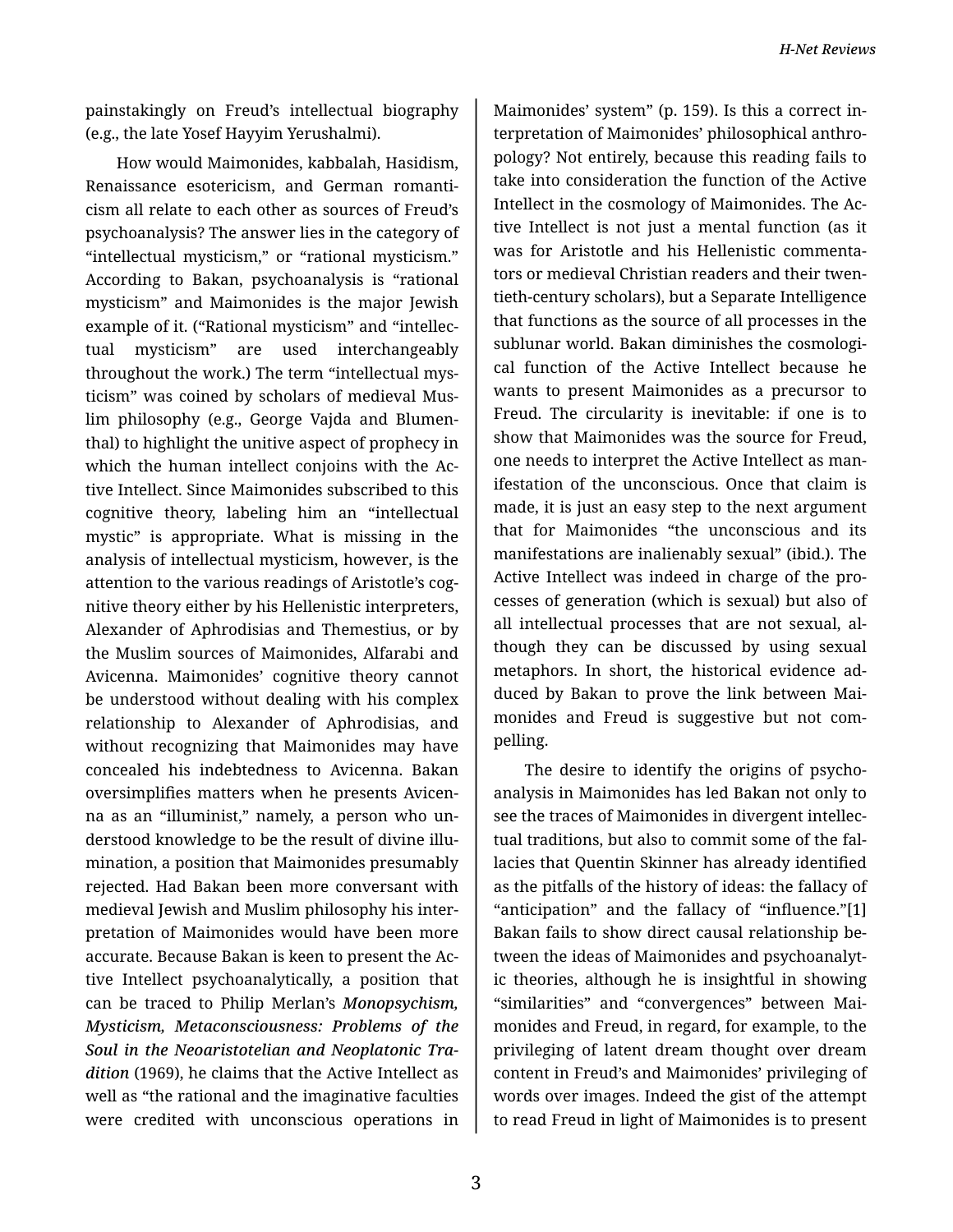Freud as a person who "wished to reform Ju‐ daism" and psychoanalysis as an emancipatory project through which Jews will be once and for all liberated from the negative and repressive tyranny of Moses and the childish fantasies of Ju‐ daism taken literally (p. 162). Put differently, Freud intended to do for modern Judaism what Maimonides has partially accomplished for me‐ dieval Judaism, that is, articulate a Judaism that is "fit for adults," a philosophy that cures the soul from mistaken, imaginative fantasies.

Bakan sees psychoanalysis as "rational mysti‐ cism" whose therapeutic power lies in the phe‐ nomenon of intuition and its interpretation of dreams. According to Bakan, Freud saw "a close proximity between psychoanalysis and mysti‐ cism" because "like psychoanalysis, mysticism can provide increased access to the hidden sources of emotional life" (p. 156). But if the emotional (as opposed to the intellectual) life is at stake, it is even more questionable to present Maimonides and his theory of the Active Intellect as a precur‐ sor to Freud. Be this as it may, presumably if mod‐ ern Jews endorse psychoanalysis through the prism of Maimonides, they could reach a more sophisticated, adult version of Judaism and re‐ nounce the anthropomorphic Judaism they re‐ ceive from undereducated and ill-equipped teach‐ ers in supplementary schools. But can psycho‐ analysis (whether it originated in Mai‐ monideanism or in kabbalah) really make con‐ temporary Jews practice Judaism, however intel‐ lectualized? Given the inherent secularity of psy‐ choanalysis, this is highly problematic. Psycho‐ analysis was intended as a replacement of Ju‐ daism and indeed of all religions, but Mai‐ monideanism, which solidified the Jewish rab‐ binic tradition, is fundamentally contradictory to psychoanalysis. The heart of Maimonidean Ju‐ daism is not the *Guide* but the *Mishneh Torah*, a text that Bakan has not studied with the same alacrity and which he could not treat as an esoter‐

ic text, or present as a precursor to psychoanaly‐ sis.

*Maimonides' Cure of the Soul*, then, is not simply a study about Maimonides or about Mai‐ monides and Freud, but an attempt to anchor Bakan's own approach to psychoanalysis as "ra‐ tional mysticism" in Jewish sources in order to prove that "psychoanalysis was a profoundly Jew‐ ish innovation" (p. 140). Bakan is absolutely right to remind all readers of the Jewish settings within which Freud (who was a member of the Bnai Brith Society in Vienna) developed his ideas and the predominantly Jewish audience of his early lectures. But even if psychoanalysis was a Jewish innovation, why should committed Jews today turn to psychoanalysis to articulate an intellectually sophisticated Judaism? Jews who wish to in‐ tellectualize Judaism could read Maimonides without the prism of psychoanalysis and rethink it in light of contemporary science or philosophy of science. Bakan's project of reading Maimonides through the lens of Freud or Freud through the lens of Maimonides is suggestive, but it falls short of the real intent of the book, namely, "to create a meaningful and unified understanding of Jewish spirituality and provide the multitude of per‐ plexed Jews with the foundation insights to help them out of their perplexity" (p. xii). It is very plausible, by contrast, that for Judaism to survive and continue to evolve, perplexity must remain, inviting Jews over and over again to address it through interpretation, using all cultural tools at their disposal. There is no compelling reason to privilege psychoanalysis as the best solution to contemporary perplexity.

## Note

[1]. See Quentin Skinner, "Meaning and Un‐ derstanding in the History of Ideas," *History and Theory* 8, no. 1 (1969): 3-53.